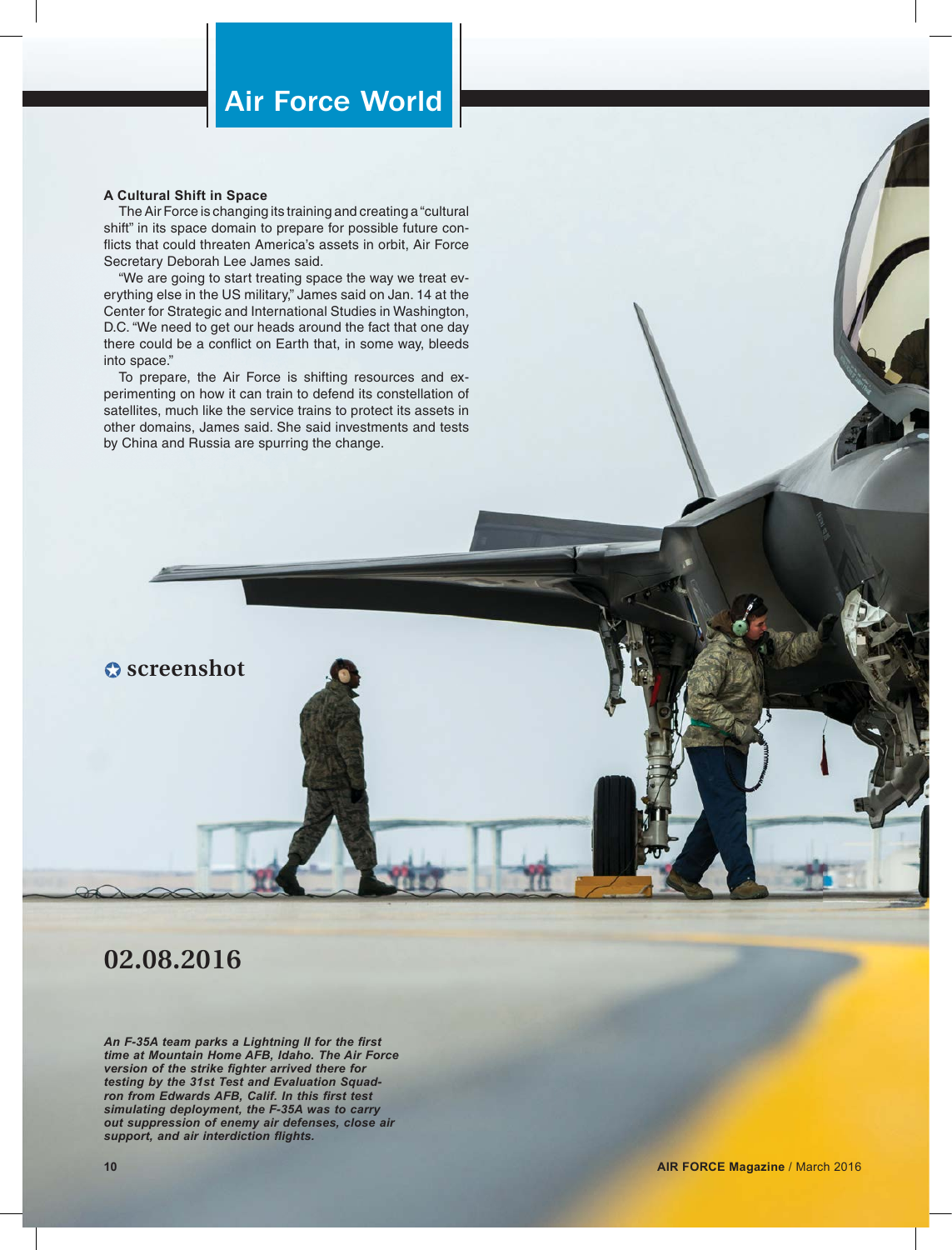### By Brian W. Everstine, Pentagon Editor

Winston A. Beauchamp, deputy undersecretary of the Air Force for space, said on Jan. 29 the transition is a work in progress.

"The need for improved mission assurance is not new, but the realization that we're not currently postured to provide assured access to critical space capabilities—that's one that's only a couple of years old," Beauchamp said at an Air Force Association Mitchell Institute for Aerospace Studies space breakfast on Capitol Hill.

"We have put together an architecture that accomplishes [the] mission very efficiently, but it will not have the capability to protect itself and be resilient in the face of [a] threat," he added.

### **DOD's New Maternity, Paternity Policy**

Defense Secretary Ashton B. Carter on Jan. 28 announced a new standardized maternity leave for new mothers as part of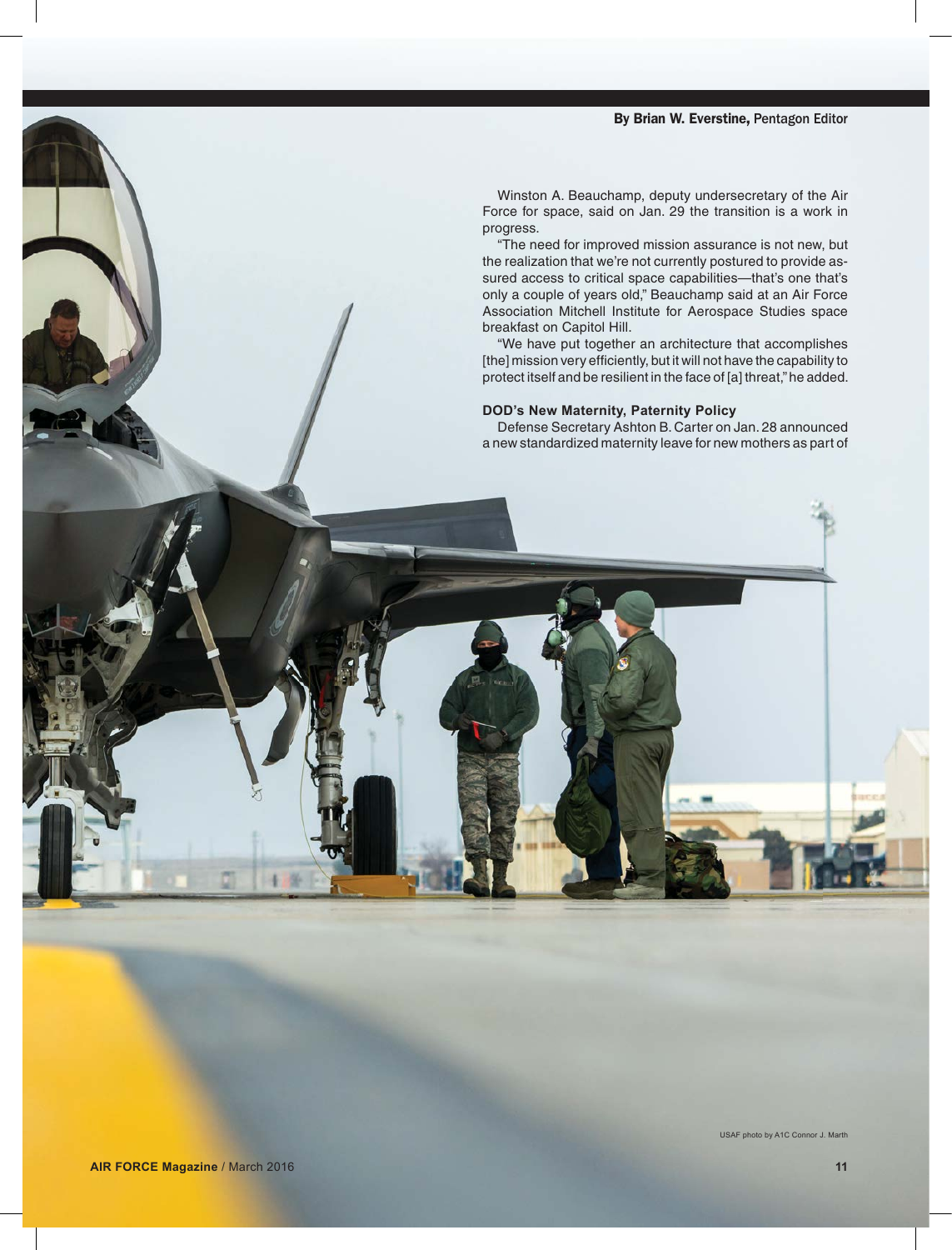### **Air Force World**

his "Force of the Future" initiative, saying the policy will put the Defense Department in the "top tier of institutions nationwide."

Under the new policy, new mothers will receive 12 weeks, doubling what was previously standard, though it is just twothirds of what the Navy had approved and what Air Force Secretary Deborah Lee James said she wanted to implement.

The move is "imperative for attracting and retaining talent," Carter said. The Department of the Navy previously set its maternity leave at 18 weeks for female sailors and marines. In December, James said she wanted the Air Force to follow in the Navy's footsteps, but the service will now stay at the 12-week standard.

"I applaud Secretary Carter and welcome these announcements as a positive step forward for our airmen and their families," said James in a statement.

DOD is pushing to increase paternity leave from 10 days to 14, Carter said. The military also will extend adoption leave from three weeks for one parent by adding two weeks of leave for the second parent.

### **F-35s To Fly at Farnborough**

Air Force F-35As will make their debut at the Royal International Air Tattoo and the Farnborough Air Show in July, the service announced. F-35As from Luke AFB, Ariz., will join Marine Corps F-35Bs in both static displays and a heritage flight at the shows.

"The plan for F-35 aircraft to take part in air shows here in the UK this summer is a significant milestone for our RAF and Royal Navy personnel training hard to fly the F-35; for British industry who are contributing an impressive 15 percent of every aircraft; and for the British public who will have their first opportunity to see this remarkable aircraft in action," said British Defense Secretary Michael C. Fallon in the release.

### **First KC-46A Fill Up**

The KC-46A Pegasus on Jan. 24 conducted its first aerial refueling, transferring fuel through its boom to an F-16C during a test flight from Edwards AFB, Calif., the Air Force announced. The tanker passed 1,600 pounds of fuel to an F-16C as a requirement to connect to a light/fast receiver.

Two weeks later, the KC-46 refueled an F/A-18, using the tanker's hose and drogue system.

# By the Numbers

# **103,419**

Flight hours flown by KC-135s supporting US Central Command from Al Udeid AB, Qatar, in 2015. The aircraft, assigned to the 379th Air Expeditionary Wing, set a flying hour record, completing more than 20,000 sorties, and offloaded some 700 million pounds of fuel for Operations Inherent Resolve and Freedom's Sentinel, according to Air Forces Central Command. The wing operates USAF's largest fleet of KC-135s, with more than 60 aircraft.



*Shoveling It: SrA. Joshua Forren of the 436th Aircraft Maintenance Squadron at Dover AFB, Del., shovels ice from under the wing of a C-5M. In the background are piles of snow, plowed off the runway after a January winter storm dumped 22 inches of the white stuff on the base.*

The next boom tests will be with an A-10 as a light/slow receiver and with a C-17 as a heavy receiver. The KC-46A will then test its centerline drogue system and wing aerial refueling pods with an AV-8B Harrier, according to Air Force Materiel Command.

The remaining tests are required before the Air Force makes its Milestone C low-rate initial production decision. The first production contract is expected shortly after. USAF plans to purchase 179 tankers, with the first 18 KC-46s expected by August 2017.

### **A Costly ICBM Mishap**

In May 2014, in the midst of a Pentagon review of the nuclear enterprise, the 90th Missile Wing experienced a mishap that resulted in \$1.8 million in damage to an intercontinental ballistic missile, the Air Force announced Jan. 22.

The Minuteman III ICBM, assigned to the 90th MW at F. E. Warren AFB, Wyo., "became nonoperational during a diagnostic test," and the accident happened when maintenance personnel were troubleshooting the problem, according to the press release. No one was injured, and the mishap did not create a public safety hazard, the Air Force said.

An investigation found that the maintenance team chief was properly trained but "mistakenly performed an action not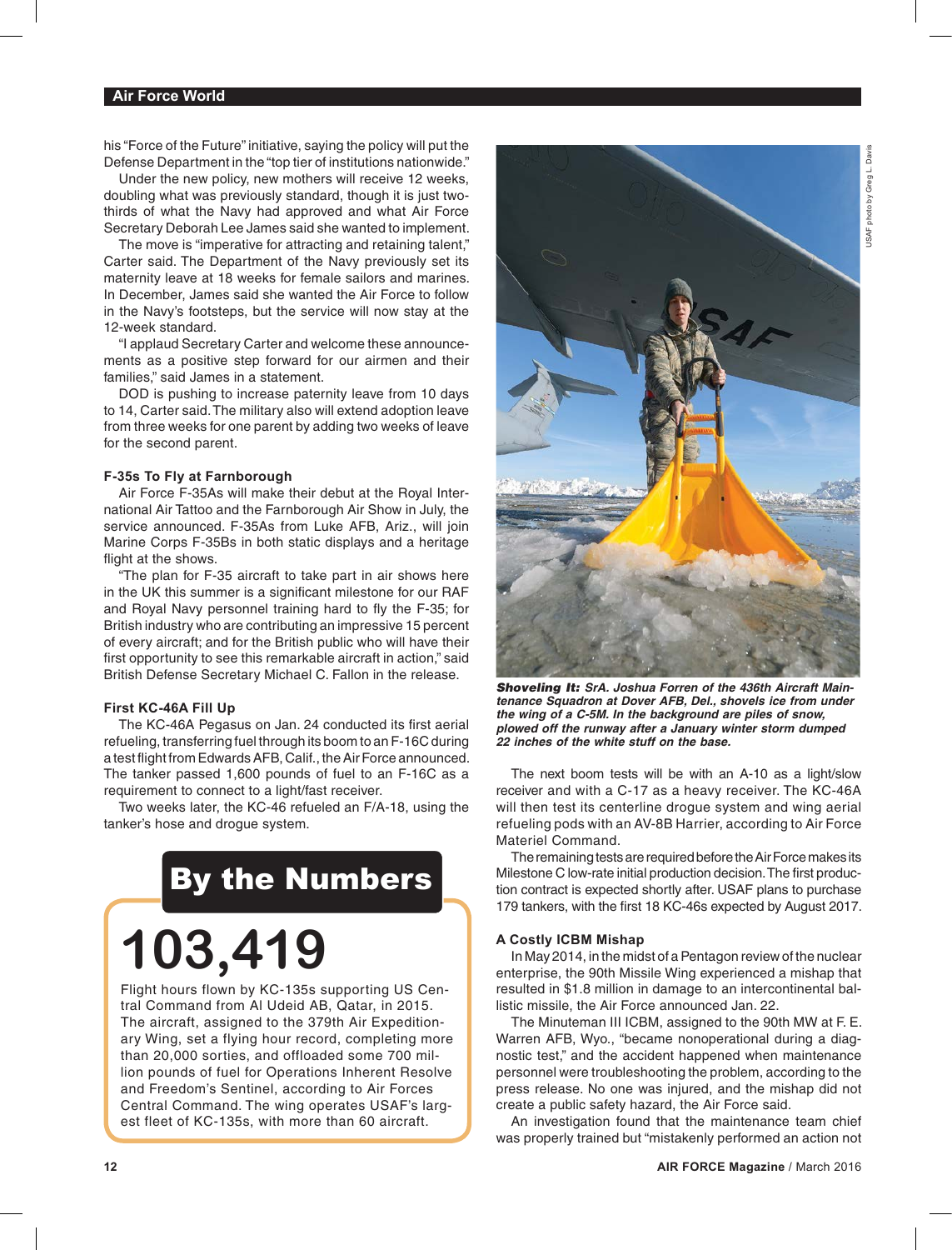### **The War on Terrorism**

### **US Central Command Operations: Freedom's Sentinel and Inherent Resolve**

As of Feb. 17, a total of 22 Americans had died in Operation Freedom's Sentinel, the mission in Afghanistan, and 14 Americans had died in Operation Inherent Resolve, the mission in Iraq and Syria.

The total includes 34 troops and two Department of Defense civilians.

There have been 86 troops wounded in action during OFS and five troops in OIR.

### **In it for the Long Run**

Defense Secretary Ashton B. Carter said the US support for the Afghan military will last through 2017 and beyond, saying the country is "in this for the long run."

The Afghan military is still a force in development, Carter said, and will need US support. However, the upcoming fighting season will see a much more capable Afghan military, he said, citing increased use of its long-range artillery and the delivery of A-29 Super Tucano close air support aircraft.

The Afghan forces will be "stronger [while] completely independent of US participation," Carter said. This is necessary to face a resurgent Taliban and a growing threat of ISIS in the country, he added.

Carter said the current rules of engagement are well thought out and "allow us to do what we think needs to be done." However, the US will adjust its plans in the future to better provide support to the Afghan forces, he noted.

### **Super Tucanos Land in Afghanistan**

The US Air Force on Jan. 15 delivered the first four of 20 A-29 Super Tucanos to Hamid Karzai Airport in Kabul, giving the Afghan Air Force its own fixed wing close air support capability.

US Army Brig. Gen. Wilson A. Shoffner, Operation Resolute Support spokesman, said the aircraft are expected to go into service in April. The US Air Force's 81st Fighter Squadron at Moody AFB, Ga., is expected to train 30 Afghan A-29 pilots over the next three years. according to an Air Forces Central news release. The first class of pilots and maintainers graduated in December.

"This is a fighting aircraft which will destroy the centers of enemies in the country," said Colonel Bahadur, public affairs director of the Afghan Air Force, in the release.

### **Bones Leave the AOR**

B-1s have taken a break from the fight in the Middle East for the first time since 2001, as aircraft assigned to the 379th Air Expeditionary Wing returned home in January for aircraft modifications.

During the unit's most recent six-month deployment, aircraft and crews, deployed from Ellsworth AFB, S.D., flew 490 sorties and dropped 4,850 bombs. The group dropped 2,224 bombs in one month, more than any other B-1B unit, topping the previous deployed team's mark of 1,068 bombs, said Capt. Abraham Smith, officer in charge of the 379th Expeditionary Aircraft Maintenance Squadron, in a press release.

"Hundreds of thousands of manpower hours have been put into the past six months to keep these aircraft running and it's been a very challenging and an exhausting deployment," Smith said.

The B-1B modification is one of the largest ever. Lt. Col. Michael Williams, who leads the 419th Flight Test Squadron at Edwards AFB, Calif., told *Air Force Magazine* last year the modification is so big it "ought to be called the B-1C." It includes the Vertical Situation Display Upgrade, which adds a digital cockpit; Fully Integrated Data Link to enhance targeting and command and control; and the Central Integrated Test System Upgrade, which gives aircrew real-time aircraft diagnostics and simplifies maintenance and troubleshooting.

Combined with ongoing sustainment efforts, the modification package will extend the bomber's viability beyond 2040.

directed by the technical guidance." He and the two airmen on his team were decertified but returned to duty after being retrained and recertified. Despite the timing of the incident, the Air Force kept the details from Pentagon investigators, according to the Associated Press.

### **Aviation Mishaps Increase After Record Safe Year**

Fiscal 2014 was the safest ever for Air Force manned aviation, but the total number of Class A aviation mishaps increased in Fiscal 2015, bringing it more in line with historical norms. In Fiscal 2015 there were a total of 35 Class A aviation mishaps (categorized as flight, flight related, aircraft ground operations, and remotely piloted aircraft), and seven aircraft were destroyed, compared to 24 total Class A aviation mishaps and two aircraft destroyed in Fiscal 2014, Air Force Safety Center spokesman Keith Wright told *Air Force Magazine.*

A Class A mishap is any accident in which someone is killed or permanently disabled or there is at least \$2 million in damage. There were 19 Class A aviation flight mishaps—"nearly identical" to the 10-year average of 18.5—and 16 Class A RPA mishaps in Fiscal 2015, compared to just seven aviation flight mishaps and 12 RPA mishaps in Fiscal 2014.

The number of deaths resulting from an aviation mishap decreased, dropping from 10 in Fiscal 2014 to six in Fiscal 2015. However, the number of on-duty ground fatalities increased, rising from one in Fiscal 2014 to four in Fiscal 2015. Off-duty ground fatalities also increased from 42 in Fiscal 2014 to 47 in Fiscal 2015, according to an Air Force news release.

### **Pentagon Reviewing Valor Awards for Upgrade**

Defense Secretary Ashton B. Carter on Jan. 7 directed the services to review every service cross and Silver Star award